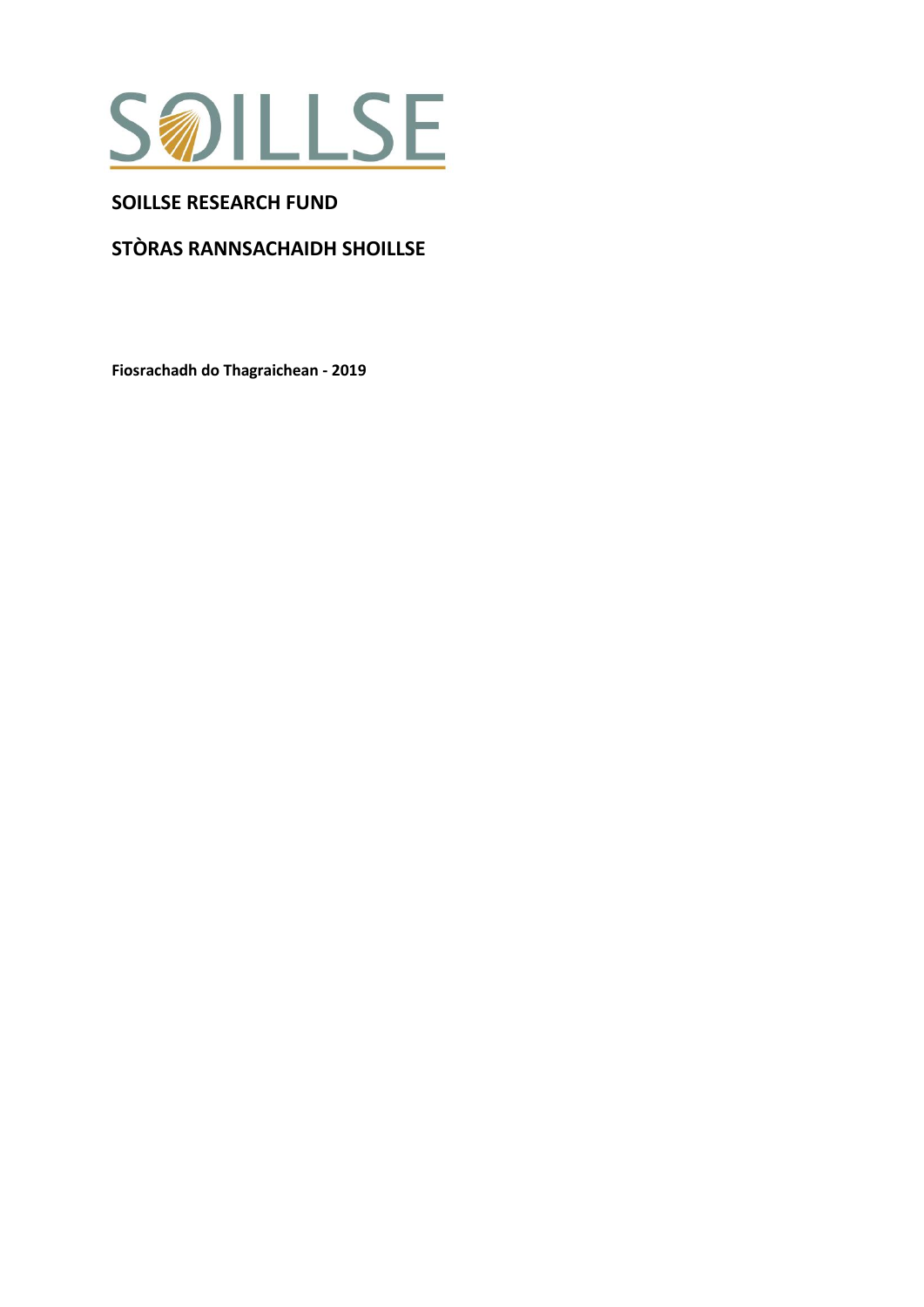## **STÒRAS RANNSACHAIDH SHOILLSE**

#### **Ceann-uidhe Stòras Rannsachaidh Shoillse**

Chaidh Stòras Rannsachaidh Shoillse a stèidheachadh gus taic a chumail ri pròiseactan beaga rannsachaidh air diofar chuspairean co-cheangailte ri leasachadh na Gàidhlig, agus iad a' freagairt air amasan is cinn-uidhe Shoillse. Is prìomh amas an Stòrais ach leasachadh a dhèanamh air comas rannsachaidh co-bhuinn acadaimigich Shoillse, am measg luchd-rannsachaidh a tha, agus feadhainn a dh'fhaodadh a bhith, an-sàs an obair a' cho-bhuinn. Thathas cuideachd ge-tà a' sùileachadh gun tèid pròiseactan luchd-rannsachaidh lìonra acadaimigich Shoillse a chumail an compàirteachas le institiudan foghlam àrd-ìre eile is le buidhnean/daoine aig a bheil ùidh ann an ath-nuadhachadh na Gàidhlig. Le siostaman is dòighean rannsachaidh ùra air an stèidheachadh anns an dòigh-obrach chompàirteachail seo, thèid barrachd eòlais is fiosrachaidh a sgaoileadh, piseach a thoirt air comas is sàr-sgilean rannsachaidh, agus barrachd thuigse a chruthachadh air modhan-obrach leasachadh na Gàidhlig. Cuiridh an com-pàirteachas seo ri ìre de chomas a th' ann a thaobh rannsachadh air a' Ghàidhlig; le dàimhean air an togail le daoine is le buidhnean a bhios a' gabhail pàirt ann am pròiseactan anns nach biodh iad idir air a bhith dualtach a dhol an-sàs, mura robh an taic seo ann.

**Cumaidh Stòras Rannsachaidh Shoillse taic suas gu £3,300 ri pròiseactan rannsachaidh**. A bharrachd air seo, feumaidh gach pròiseact cuideachd maoineachadh-ionann luach 50% dhe na thathas a' faighinn bho Shoillse. Thèid beachdachadh air tagraidhean-rannsachaidh sam bith fhad 's a tha dàimh aca ri leasachadh na Gàidhlig. Faodaidh iarrtasan a bhith air an cur a-steach, mar eisimpleir, air rannsachadh air togail na Gàidhlig agus cleachdadh na Gàidhlig am measg choimhearsnachdan is theaghlaichean; air a leithid fèin-aithne is misneachd co-cheangailte ri Gàidhlig, air iomchaidheachd is èifeachdas phoileasaidhean poblach is iad a' buntainn ris a' Ghàidhlig; an t-àite aig teicneòlas an cumail taic ri leasachadh na Gàidhlig, Gàidhlig agus na meadhanan ùra; Gàidhlig ga cleachdadh an saoghal ionnsachaidh agus siostaman foghlaim. Dheigheadh fàilte gu h-àraidh a chur air tagraidhean bho bhuill co-bhuinn acadaimigich Shoillse ann an com-pàirteachas le buidhnean eile sna roinnean poblach is prìobhaideach.

#### **Mu Shoillse**

Chaidh Soillse a stèidheachadh air sàilleabh gu bheil goireasan rannsachaidh a dhìth aig ìre roinnleachdail a tha comasach air fianais, dearbhadh agus tuigse fhreagarrach a thoirt do phoileasaidhean poblach a tha/bhitheas air an dealbhachadh airson ath-nuadhachadh a thoirt air cor na Gàidhlig ann an Alba san latha an-diugh agus san àm ri teachd.

Ma thathas a' sùileachadh gun tèid fiosrachadh, brosnachadh is buaidh a thoirt gu/air modhanobrach proifeasanta agus cruthachadh phoileasaidhean a tha neartachadh suidheachadh na Gàidhlig an Alba, 's ann a tha e riatanach gum bi comas rannsachaidh nàiseanta air leth ann; leis an rannsachadh air a cho-òrdanachadh ann an dòigh a chumas fiosrachadh ri poileasaidhean is prìomhachasan Riaghaltas na h-Alba cho math ri prìomhachasan Phlana Nàiseanta na Gàidhlig.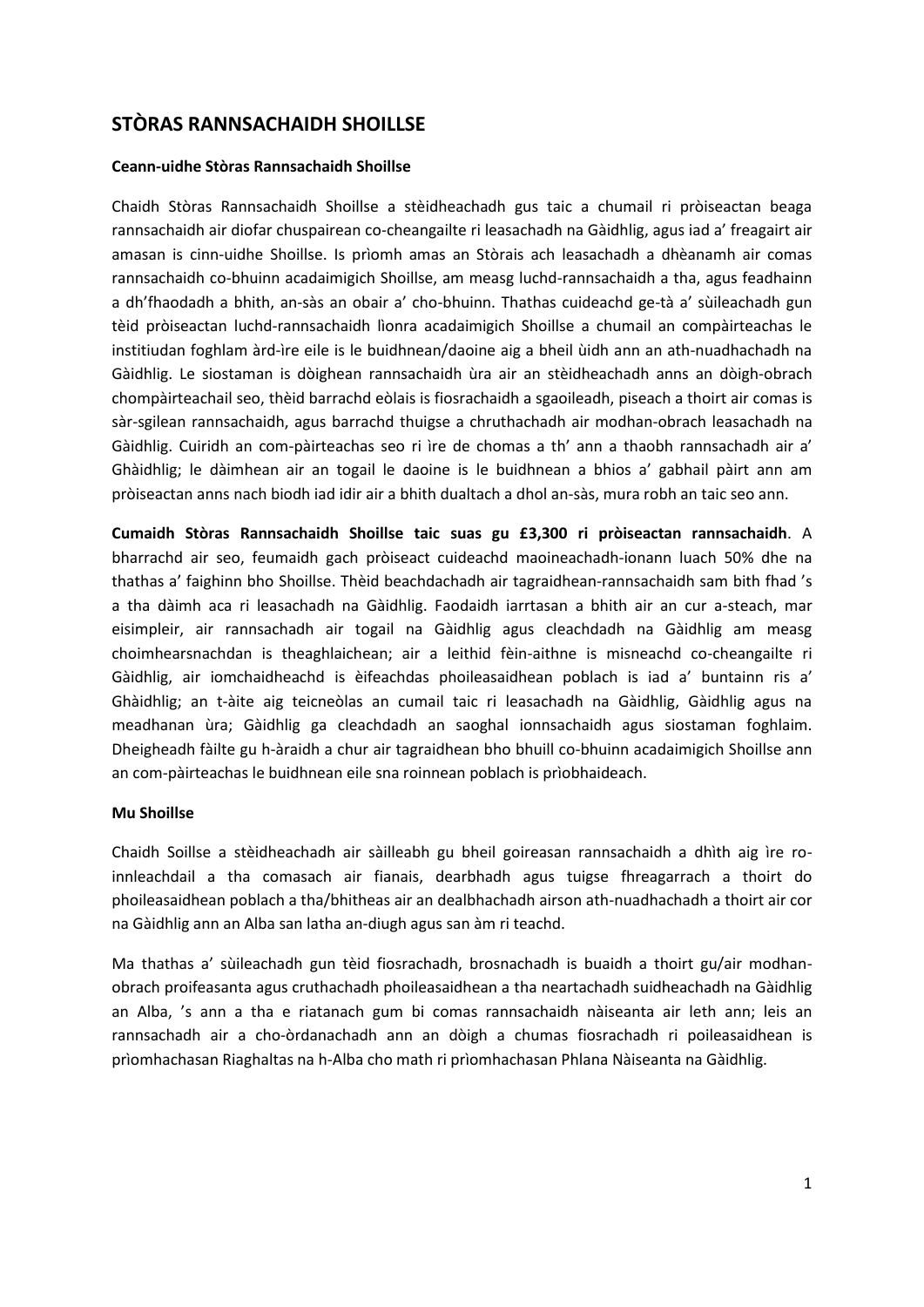## **Dòigh-obrach Chompàirteachail**

Tha Soillse stèidhichte air com-pàirteachais acadaimigeach de dh'Oilthigh na Gàidhealtachd is nan Eilean, Oilthigh Obar Dheathain, Oilthigh Ghlaschu, Oilthigh Dhùn Èideann, Oilthigh Cailleannach Ghlaschu, Oilthigh Heriot-Watt, agus Oilthigh Shrath Chluaidh. 'S e OGE air a bheil an t-uallach airson stiùireadh agus co-òrdanachadh, le taic bho Chomhairle Maoineachaidh na h-Alba.

#### **Cuspairean is Amasan Rannsachaidh Shoillse**

Is amas Shoillse gun tèid comasan rannsachaidh nan diofar institiudan acadaimigeach a chur còmhla ach an tèid na leanas a leasachadh agus a stèidheachadh:

- Comas rannsachaidh aig ìre eadar-nàiseanta a bheir taic, fiosrachadh is buaidh air poileasaidhean nàiseanta is ionadail airson a' Ghàidhlig a ghlèidheadh is ath-nuadhachadh an Alba is eile; agus
- Lìonra cumhachdach rannsachaidh am measg Institiudan Foghlam Àrd-ìre na h-Alba a tha a' gabhail pàirt; a' togail dhàimhean eadar rannsachaichean nàiseanta le sàr-eòlas is ùidh an gnothaichean co-cheangailte ri suidheachadh na Gàidhlig san là an-diugh, agus Institiudan rannsachaidh mhion-chànan eadar-nàiseanta.

Is iad na trì prìomh chuspairean rannsachaidh aig Soillse:

- Gàidhlig mar chànan choimhearsnachdan is theaghlaichean;
- Gàidhlig ann am foghlam; agus
- Measadh air buaidh phoileasaidhean poblach air ath-nuadhachadh na Gàidhlig.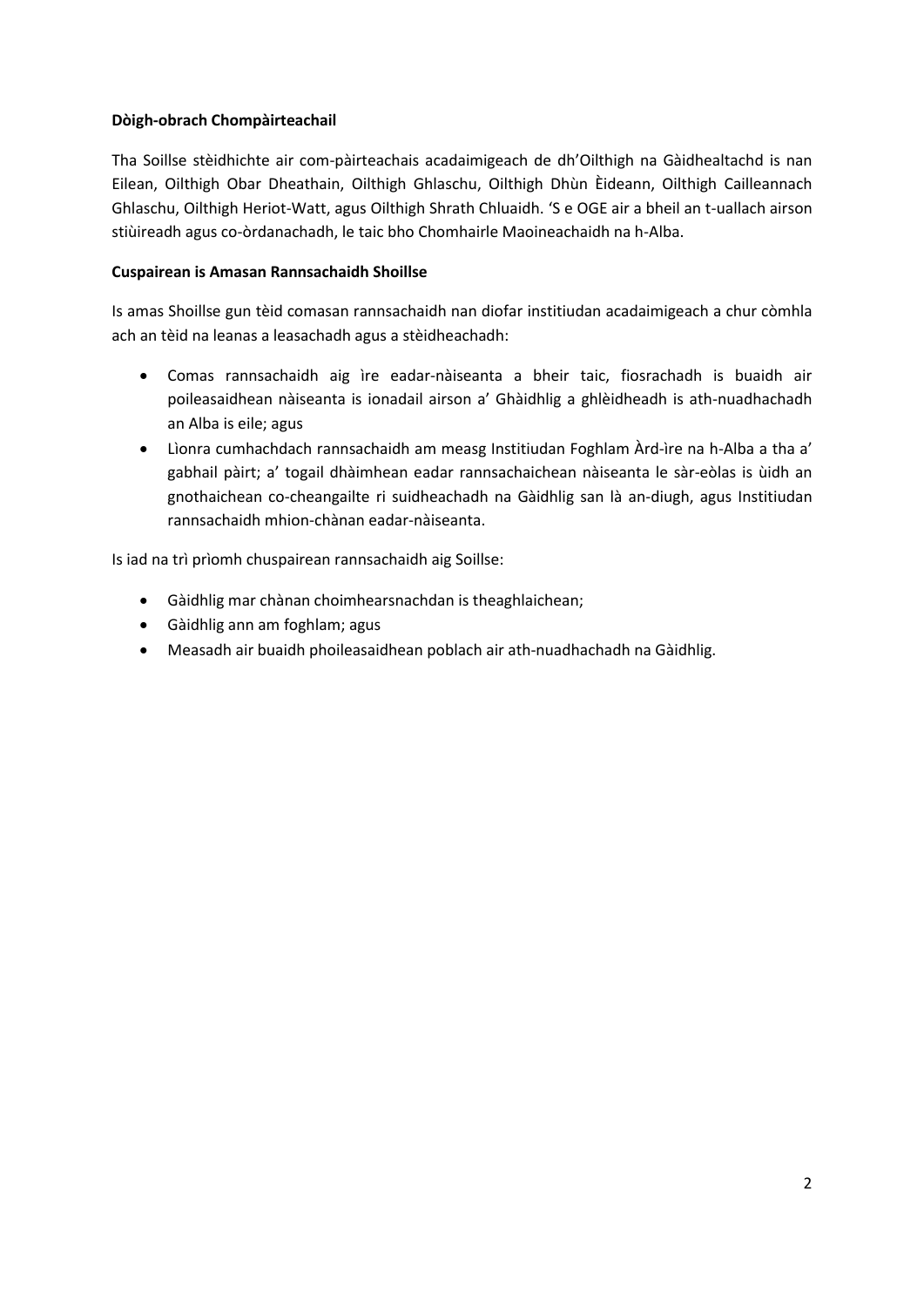### **Cò as urrainn cur a-steach airson taic-airgid bho Stòras Rannsachaidh Shoillse?**

Feumar cunntas-banca clàraichte a bhi co-dhiù aig prìomh thagraichean a tha a' sireadh taic-airgid bho Shoillse mu choinneamh rannsachadh. Tha feum cuideachd aig tagraichean a dhèanamh follaiseach gu bheil comas aig an sgioba-rannsachaidh an obair is na h-amasan a choileanadh a-rèir clàr-ama a' phròiseict. Feumaidh buntanas a bhith aig na pròiseactan ri amasan is cinn-uidhe rannsachaidh Shoillse.

Faodaidh na leanas cur a-steach airson taic-airgid:

- Luchd-obrach a' gabhail a-steach oileanaich for-cheumaiche is fo-cheumnaiche (aig àrd-ìre) chom-pàirtichean acadaimigeach an-sàs an Soillse.
- Pròiseactan co-obrachaidh le prìomh thagraiche an iarrtais na chom-pàirtiche acadaimigeach Shoillse.
- Tagraidhean bho Sgoil/Roinn Institiud Foghlaim Àrd-ìre sam bith, far nach eil na Sgoiltean/Roinnean Gàidhlig is Ceilteach nam com-pàirtichean acadaimigeach Shoillse.
- Daoine no co-chomhairlichean fa leth, agus far am bheil Institiùd Acadaimigeach Shoillse na phrìomh thagraiche airson an taic-airgid.

#### **Cò nach fhaigh taic-airgid?**

Chan eileas an dùil gun tèid gabhail ri tagraidhean bho dhaoine fa leth no bhuidhnean aig nach eil cunntas-banca, air neo bho chompanaidhean prìobhaideach agus iad an dùil prothaid a dhèanamh às a' rannsachadh.

#### **Pròiseactan a tha iomchaidh son taic**

Thèid pròiseactan a mheas iomchaidh ma tha iad a' coimhead ris, a leithid, ceist rannsachaidh; ri neartachadh comas rannsachaidh; no iomairt gus sgaoileadh eòlais. Feumar, ge-tà, ceangal a bhith aca ri co-dhiù aon den 3 prìomh amasan rannsachaidh Shoillse. Thèid na tagraidhean a mheasadh gu foirmeil a-rèir shlatan-tomhais aontaichte gus dearbhadh gu bheil am pròiseas breithneachaidh fìor chunntachail, soilleir. 'S iad na 4 slatan-tomhais foirmeil airson measadh nan tagraidhean, ach:

| Slatan-tomhais                                                               | Os-mheud |
|------------------------------------------------------------------------------|----------|
| 1. Ire aig a bheil meudachadh chomasan-rannsachaidh aig bun an tagraidh      | 5        |
| 2. Dè cho fìor ùr, iomchaidh is so-dhèanta 's a tha an tagradh               | 5        |
| 3. Ire is gum faod rannsachadh ùr air a' Ghàidhlig thighinn às a' phròiseact | 5        |
| 4. Sgilean Gàidhlig an sgioba rannsachaidh                                   | Δ        |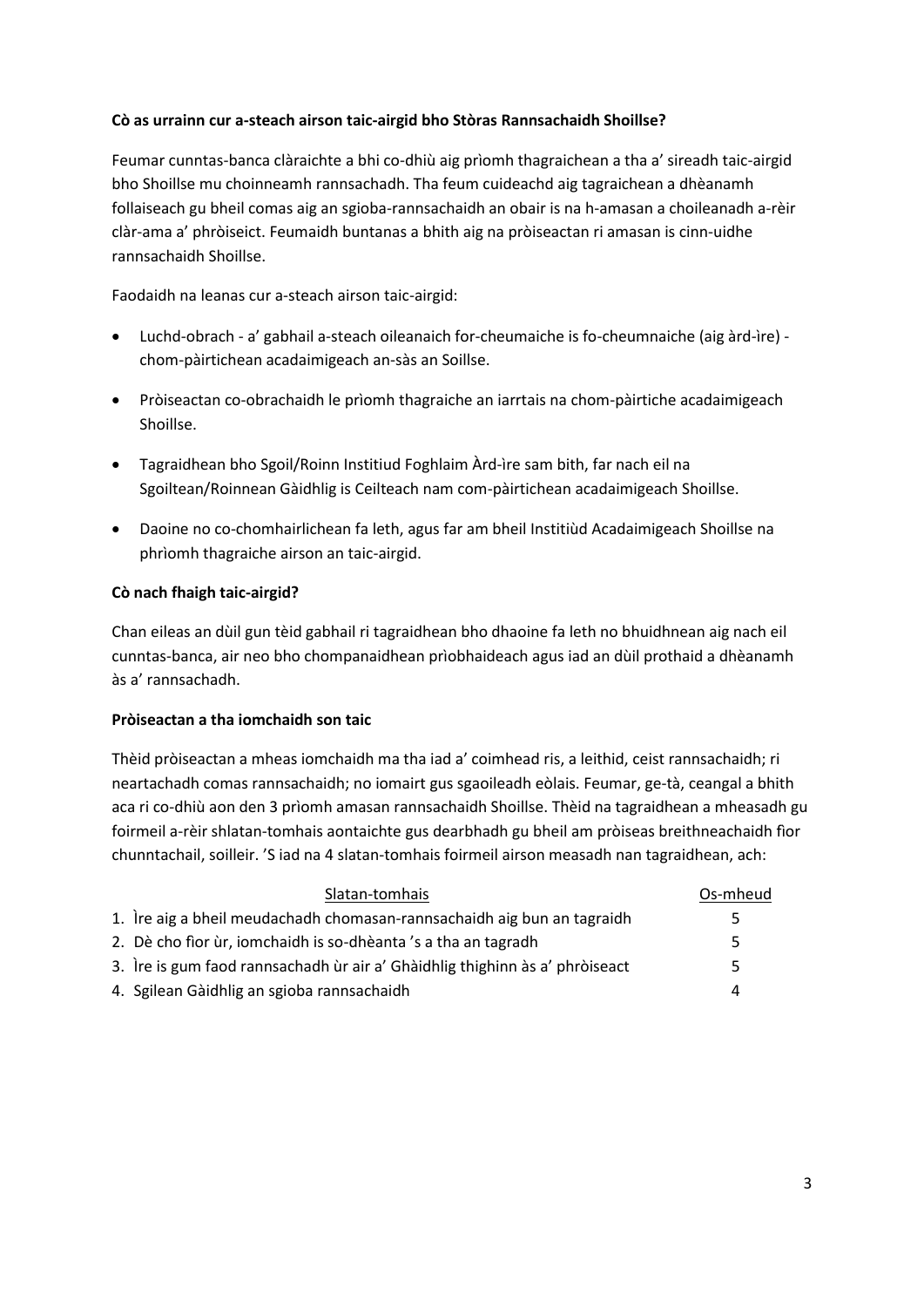### **Pròiseactan nach fhaigh taic-airgid**

Chan eileas an dùil gu tèid beachdachadh air pròiseactan a leithid:

- Pròiseactan rannsachaidh Gàidhlig a tha a' faighinn taic-airgid mar-thà bho mhaoinean eile.
- Pròiseactan rannsachaidh Gàidhlig air an cuir an gnìomh mar-thà.
- Pròiseactan far a bheil an t-airgead a thathas a' sireadh air a chosg mar-thà.

### **An t-suim-airgid as motha a gheibhear**

Thathas a' sireadh thagraidhean airson taic-airgid suas gu £3,300 air gach pròiseact. Tha feum aig na pròiseactan cuideachd taic-ionnan luach 50% dhe na thathas a' sireadh fhaighinn an dòigh eile<sup>1</sup>. Faodaidh na leanas a bhith san taic-ionnan: taic bho mhaoin-airgid eile, cosgaisean ùine luchdobrach an-sàs sa phròiseact, cosgaisean mu choinneamh cleachdadh ghoireasan oilthighean an lìbhrigeadh a' phròiseict air/no taic sam bith eile a tha a' cur ri coileanadh a' phròiseict.

#### **Cia mheud tagradh a faodas cur a-steach?**

Chan fhaod tagraichean ach aon tagradh a chur a-steach anns gach cuairt maoineachaidh.

#### **Am feum Gàidhlig a bhith na pàirt den phròiseact rannsachaidh?**

Feumaidh comas Gàidhlig a bhruidhinn a bhith aig co-dhiù cuid dhen sgioba rannsachaidh.

#### **Co-dhùnaidhean air cò gheibh taic-airgid**

Cuiridh Soillse fios do thagraidhean mun a' cho-dhùnadh air/ro 30 An Giblean 2019.

## **A' cosg an taic-airgid**

**.** 

Tha an taic-airgid le chosg a-mhàin air a' phròiseact rannsachaidh dhan deach an airgead a thabhainn. Chan fhaod taic-airgid bho Sgeama Rannsachaidh Bhig Shoillse a bhith air a cleachdadh mar thaic-airgid ionann no mar mhaoineachadh 'leverage' mu choinneamh phròiseactan/thagraidhean eile dham bheil an tagraiche a' lorg taic-airgid.

## **Am bi cothroman eile ann cur a-steach airson taic-airgid bhon stòras rannsachaidh?**

Bithidh. Bidh gairm ann gach bliadhna suas gu 2023.

## **An seòrsa fiosrachadh air am bi feum rè ùine a' phròiseict**

Bidh Soillse feumach air aithisg adhartais agus air aithisg-dheireannach, nuair a tha an rannsachadh deiseil. Faodaidh gun cuir luchd-obrach Shoillse fios do thagraichean aon uair is gu bheil am Pròiseact rannsachaidh air tòiseachadh ach am faighear fios neo-fhoirmeil air adhartas a' phròiseict.

<sup>1</sup> Mar eisimpleir, feumaidh pròiseact a tha a' lorg £3,300 de thaic-airgid £1,650 de thaic-ionnan a bharrachd fhaighinn. Ann an suidheachadh mar seo, 's i £4,950 prìs iomlan a' phròiseict.